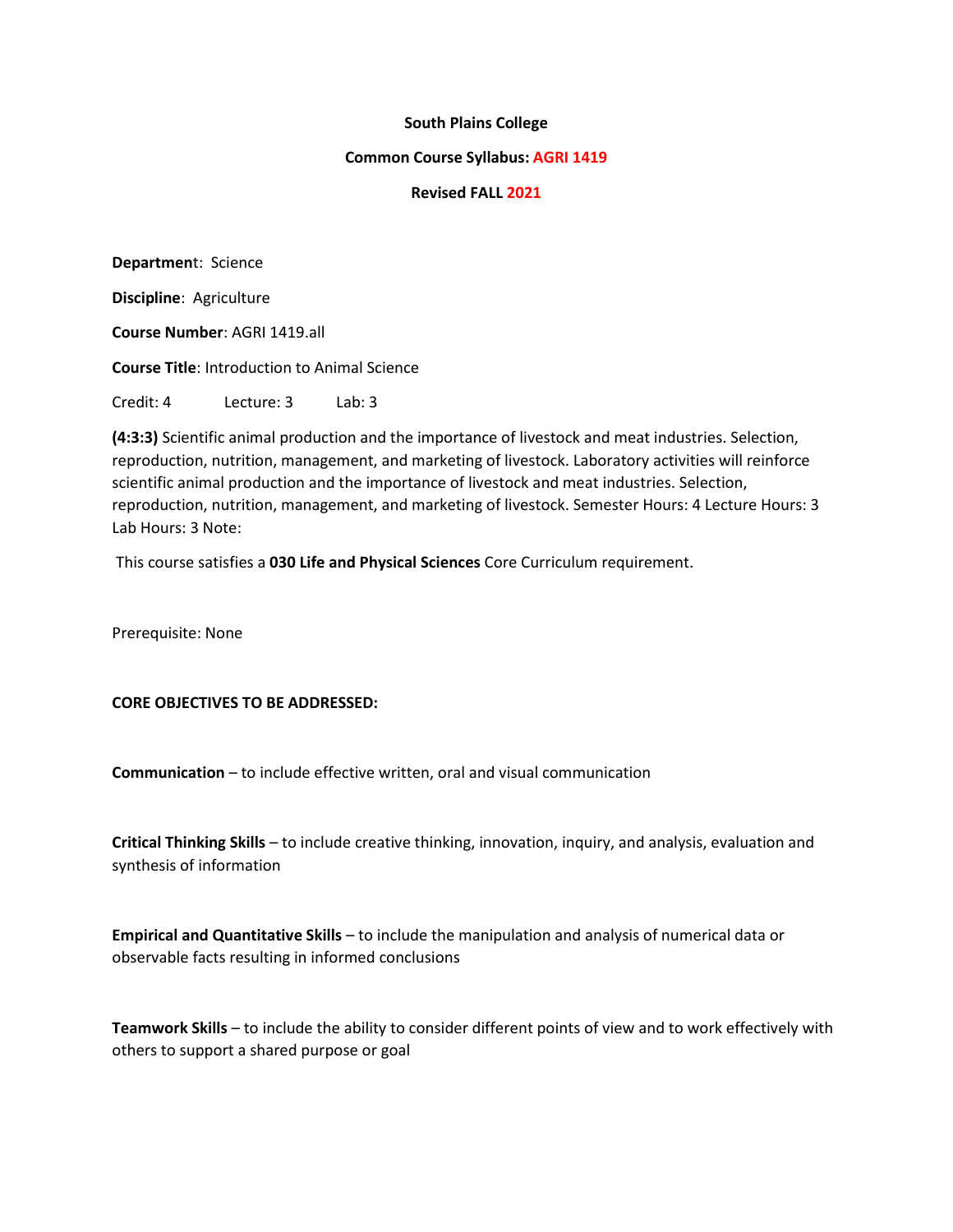### **Available Formats:** Conventional

#### **Campuses:** Levelland Campus

## **Textbook:** Introduction to Animal Science, 5/E W. Stephen Dameron **(optional**)

**For this course, we will be utilizing iCEV for required video viewing assignments**. The cost for a semester-long subscription to iCEV is \$30.00. For information on how to purchase your subscription, please go to [www.icevonline.com](http://www.icevonline.com/) . You will see an example in week 1 content in Blackboard. If you have any issues signing up for iCEV, please call 806-745-8820.

**Supplies**: This course requires on-line supplementation (see above). Blackboard will be used extensively.

**Course Specific Instruction**: Supplement material and data will be assigned with the Blackboard learning system or assigned web sites at various stages within the course.

**Course Purpose/Rational/Goal:** The student will understand the key aspects and basic scientific principals used in domestic animal production. Fundamental principles of animal science will be emphasized, to provide students a general background in animal agriculture.

**Course Requirements**: To maximize the potential to complete this course, a student should attend all class and laboratory meetings, take notes, participate in class, and complete all homework assignments and examination including final examinations.

**Course Evaluation**: There will be 4 major examinations. Additional homework and quizzes will be assigned as the opportunity presents itself. Lab requirements are due on a weekly basis. Make-up exams will be given only for special reasons, and arrangements must be made with the instructor prior to the scheduled exam. In addition, make-up exams are significantly harder than the original exams.

| A: 90-100  | $B: 80-89$ | $C: 70-79$ | $D: 60-69$ | $F: 0-59$ |
|------------|------------|------------|------------|-----------|
| 4 Exams:   | 80 % each  |            |            |           |
| Weekly lab | 20%        |            |            |           |

Grades can be viewed within Blackboard. Icev grades will be transferred to Blackboard in a timely manner.

**RULES OF THE ROAD:** Successful teaching and learning require a partnership between the teachers and students. Everyone is in this classroom to learn something. I will come to class each day prepared to do the following: 1) to deliver the lecture and direct discussion to the best of my ability; 2) to provide an atmosphere that fosters learning; 3) to respect you as unique individuals with your own interests and talents. In turn, I require the following of you: 1) to acquire assistance from the instructor (never hesitate to call or stop by my office); 2) to make a genuine effort to work the assigned problems as soon as possible; 3) to respect the other members of the class as unique individuals. The best way to show respect for the other members of the class is to remember the golden rule.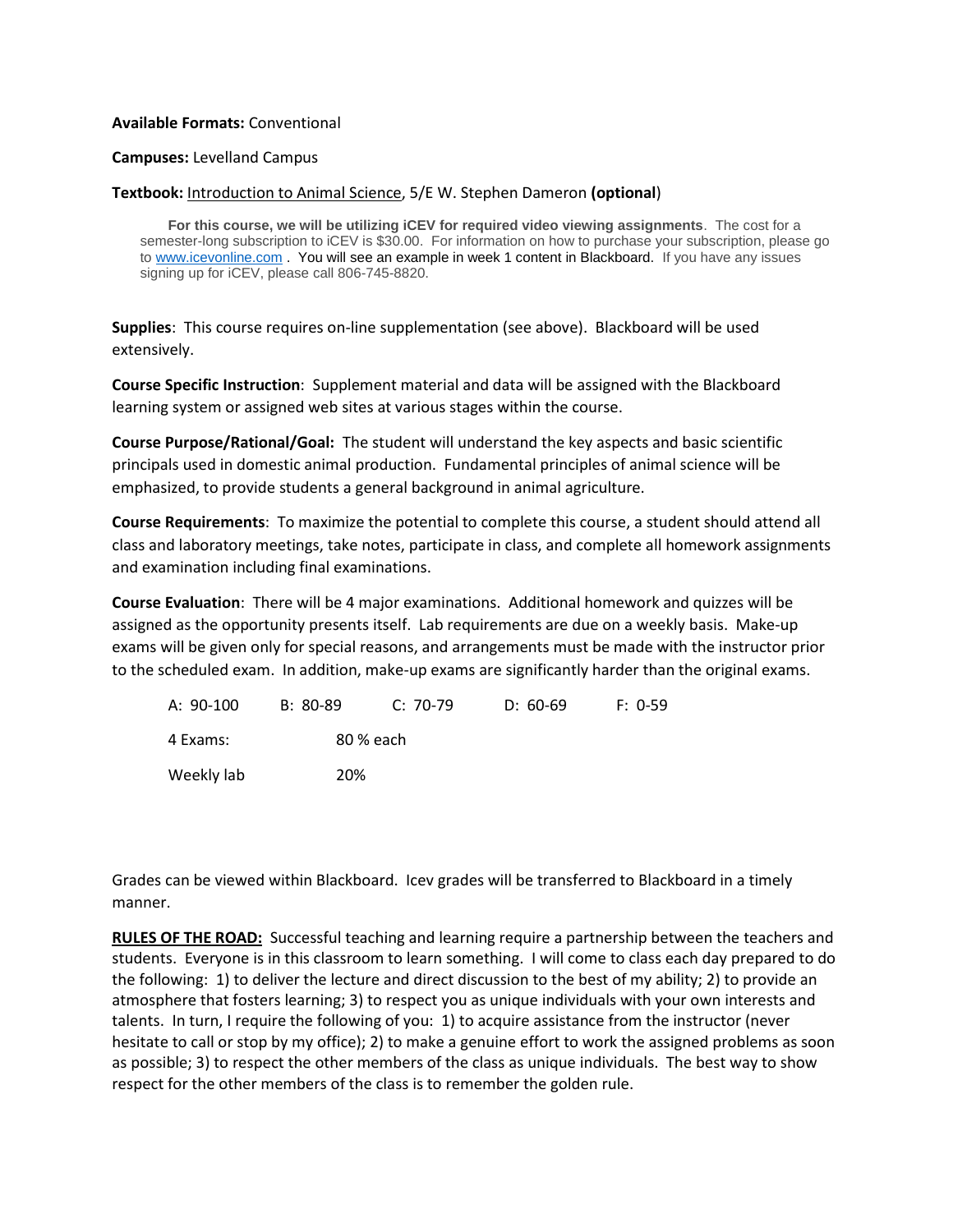**Attendance Policy:** Students are expected to attend all classes in order to be successful in a course. The student may be administratively withdrawn from the course when absences become excessive as defined in the course syllabus. After 4 unexcused absences, students will be warned of excessive absences. **After 6 unexcused absences, students will be dropped from the course with an "X".**

*When an unavoidable reason for class absence arises, such as illness, an official trip authorized by the college or an official activity, the instructor may permit the student to make up work missed. It is the student's responsibility to complete work missed within a reasonable period of time as determined by the*  instructor. Students are officially enrolled in all courses for which they pay tuition and fees at the time of *registration. Should a student, for any reason, delay in reporting to a class after official enrollment, absences will be attributed to the student from the first class meeting.*

*Students who enroll in a course but have "Never Attended" by the official census date, as reported by the faculty member, will be administratively dropped by the Office of Admissions and Records. A student who does not meet the attendance requirements of a class as stated in the course syllabus and does not officially withdraw from that course by the official census date of the semester, may be administratively withdrawn from that course and receive a grade of "X" or "F" as determined by the instructor. Instructors are responsible for clearly stating their administrative drop policy in the course syllabus, and it is the student's responsibility to be aware of that policy.* 

*It is the student's responsibility to verify administrative drops for excessive absences through MySPC using his or her student online account. If it is determined that a student is awarded financial aid for a class or classes in which the student never attended or participated, the financial aid award will be adjusted in accordance with the classes in which the student did attend/participate and the student will owe any balance resulting from the adjustment.*

**Plagiarism and Cheating:** Students are expected to do their own work on all projects, quizzes, assignments, examinations, and papers. Failure to comply with this policy will result in an F for the assignment and can result in an F for the course if circumstances warrant.

Plagiarism violations include, but are not limited to, the following:

- 1. Turning in a paper that has been purchased, borrowed, or downloaded from another student, an online term paper site, or a mail order term paper mill;
- 2. Cutting and pasting together information from books, articles, other papers, or online sites without providing proper documentation;
- 3. Using direct quotations (three or more words) from a source without showing them to be direct quotations and citing them; or
- 4. Missing in-text citations.

Cheating violations include, but are not limited to, the following:

- 1. Obtaining an examination by stealing or collusion;
- 2. Discovering the content of an examination before it is given;
- 3. Using an unauthorized source of information (notes, textbook, text messaging, internet, apps) during an examination, quiz, or homework assignment;
- 4. Entering an office or building to obtain unfair advantage;
- 5. Taking an examination for another;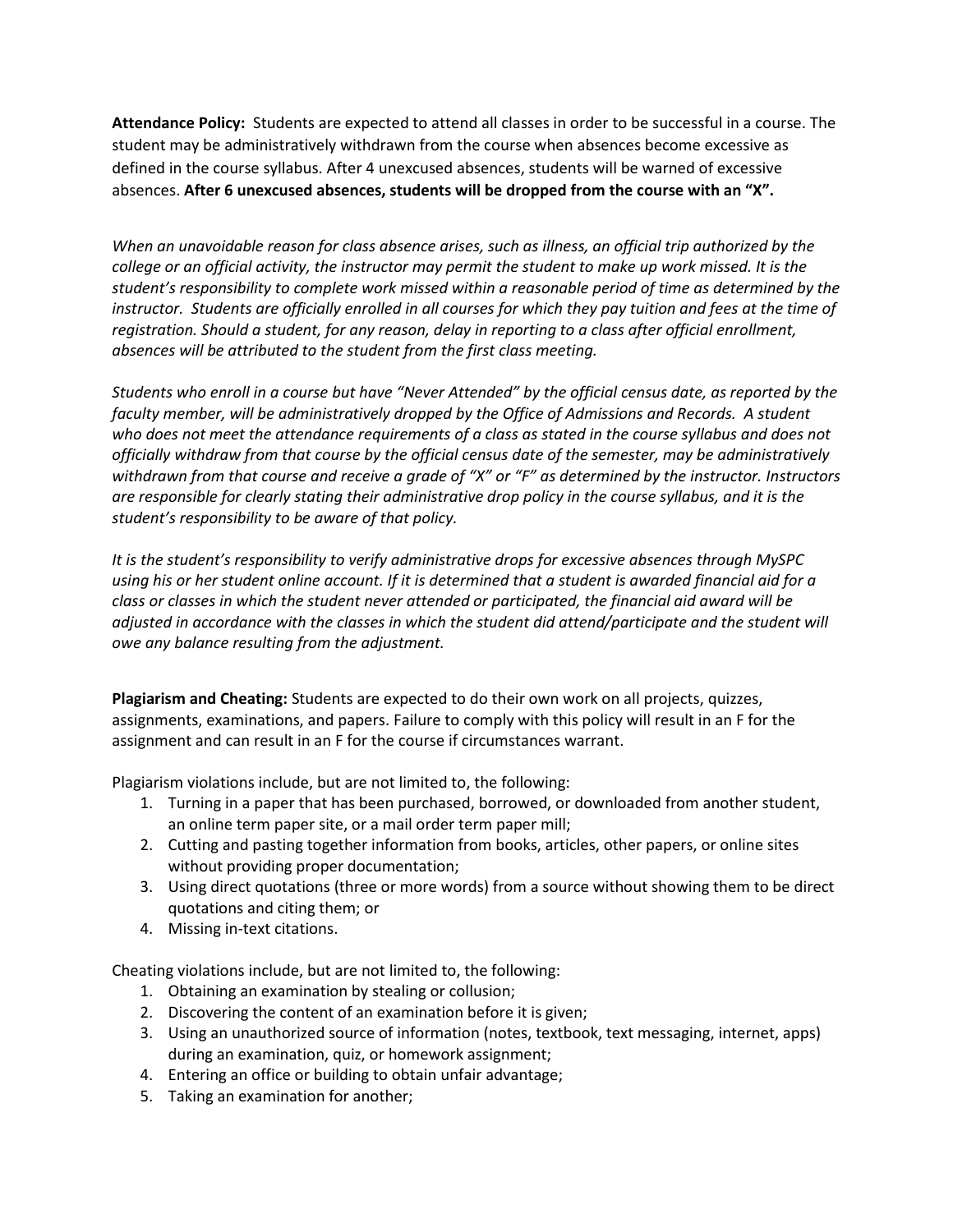- 6. Altering grade records;
- 7. Copying another's work during an examination or on a homework assignment;
- 8. Rewriting another student's work in Peer Editing so that the writing is no longer the original student's;
- 9. Taking pictures of a test, test answers, or someone else's paper.

**Student Code of Conduct Policy**: Any successful learning experience requires mutual respect on the part of the student and the instructor. Neither instructor nor student should be subject to others' behavior that is rude, disruptive, intimidating, aggressive, or demeaning**.** Student conduct that disrupts the learning process or is deemed disrespectful or threatening shall not be tolerated and may lead to disciplinary action and/or removal from class.

# **Student Learning Outcomes / Competencies:**

Upon completion of this course and receiving a passing grade, the student will be able to define and understand the practical application of the following: Assessment will be by written exam questions related to these methods.

# **1. Demonstrate knowledge of the scientific method and to contrast it with other ways of understanding the world.**

This course is set up to expose students to how the basic sciences impact animal agriculture throughout the world. The basis of the course is that students are exposed to Animal Science as a science and are required to understand Chemistry, Physiology, Biology, Genetics and Nutrition and how each is integrally a part of a normally functioning animal.

# 2. **Demonstrate knowledge of the tools and methods used by scientists to study the natural world**.

AGRI 1419 students are exposed to many current and past scientific methodologies. It is important that our students understand the early methods as well as improvements that have been made due to advances in the analytical sciences.

# **3. The Biological Sciences of Animal Sciences**

Students should understand nutrient digestion, the role of microbes in polysaccharide digestion and the factors that influence carbohydrate metabolism. Significant time is spent learning about the fundamental principles of genetics, inheritance and the role of natural selection on animal adaptability to the environment. Students will also be exposed to embryology and understand the complex relationship of the fetus to the dam during gestation. They will also understand the area of animal growth and the many factors that influence the rate of growth as well as body composition differences that can be influenced by nutrition and hormones.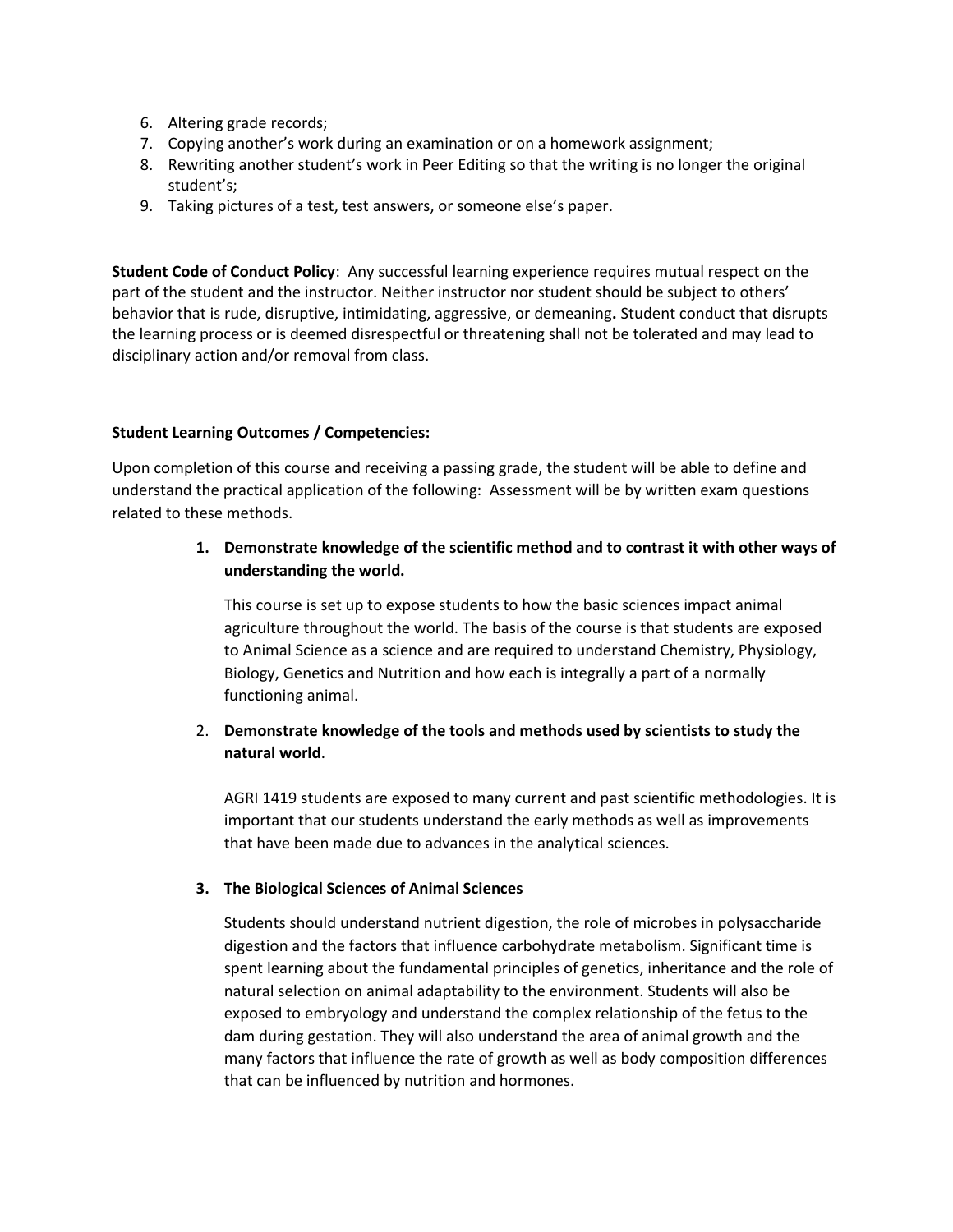# **4. Animals and Society**

Many of the topics covered in the course have direct application to society and ethics concerning both humans and animals. A major goal of ANSC 1401 is to inform students of the symbiotic relationship that exists between man and animals. The role of animals in the progression of mankind is significant. Students should understand that both man and animal have benefited from this relationship. The role of animal products in the diet of man is examined and discussed.

## **Course Outline**:

**Section 1**: The Place of Animals and Animal Science in the Lives of Humans

- 1.1 Introduction to the Animal Sciences
- 1.2 The value of Animals to Humanity
- 1.3 Factors Affecting World Agricultural Structure
- 1.4 Worldwide Systems of Agricultural Production
- 1.5 Food Safety and Consumer Concerns
- 1.6 Animal Welfare and Animal Rights

## **Section 2:** The Animal Industries

- 2.1 Market Coordination in the Beef, Pork, and Sheep/Goat Industries
- 2.2 Beef Cattle
- 2.3 Swine
- 2.4 Sheep and Goats
- 2.5 Horses
- 2.8 Pet and Companion Animals

#### **Section 3:** Nutrition and Nutrients

- 3.1 Introduction to Nutrition, Nutrient Classification
- 3.2 The Gastrointestinal Tracts
	- Ruminant Nutrition
	- Monogastric Nutrition
- 3.3 Feedstuffs Classification
- 3.4 Feed Stuff and Rations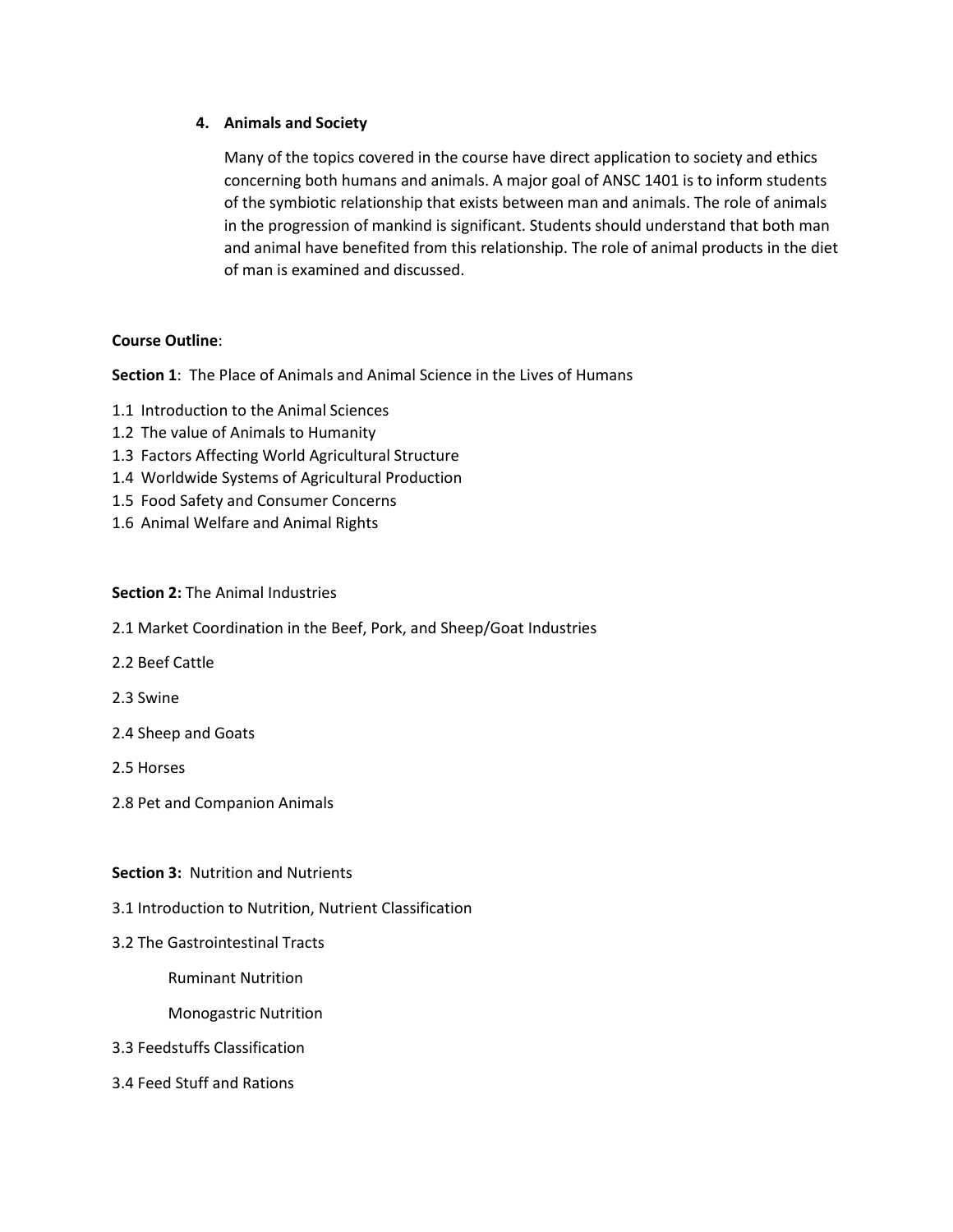## **Section 4 Physiology of Reproduction**

- 4.1 Animal Reproduction
- 4.2 Female Reproductive System
- 4.3 The Estrous Cycle
- 4.4 Pregnancy and Parturition
- 4.5 Male Reproductive System
- 4.6 A.I., Embryo Transfer, and Advanced Reproductive Techniques

## **Section 5: Genetics**

- 4.1 Genetics and Animal Breeding
- 4.2 Genes and Chromosomes
- 4.3 Heredity
- 4.4 Biotechnology and Genetic Engineering
- 4.5 Careers and Career Preparation in the Animal Sciences

#### Accommodations:

**Diversity Statement:** In this class, the teacher will establish and support an environment that values and nurtures individual and group differences and encourages engagement and interaction. Understanding and respecting multiple experiences and perspectives will serve to challenge and stimulate all of us to learn about others, about the larger world and about ourselves. By promoting diversity and intellectual exchange, we will not only mirror society as it is, but also model society as it should and can be.

**Disability Statement:** Students with disabilities, including but not limited to physical, psychiatric, or learning disabilities, who wish to request accommodations in this class should notify the Disability Services Office early in the semester so that the appropriate arrangements may be made. In accordance with federal law, a student requesting accommodations must provide acceptable documentation of his/her disability to the Disability Services Office. For more information, call or visit the Disability Services Office at Levelland (Student Health & Wellness Office) 806-716-2577, Reese Center (Building 8) 806-716-4675, or Plainview Center (Main Office) 806-716-4302 or 806-296-9611.